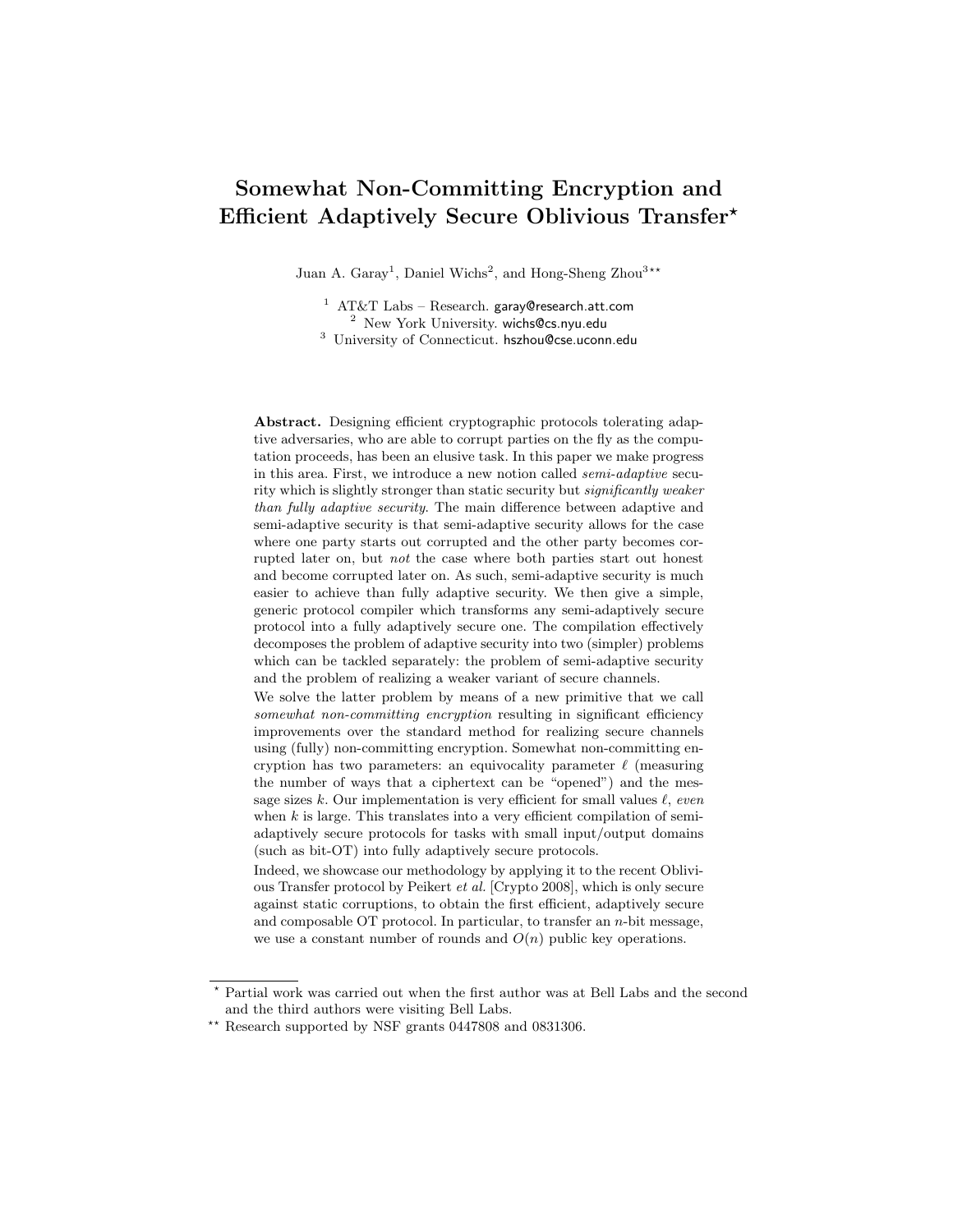# 1 Introduction

When defining the security of cryptographic protocols, we generally strive to capture as wide a variety of adversarial attacks as possible. The most popular method of doing so is the simulation paradigm [17] where the security of a real-world protocol is compared to that of an ideal-world (perfectly secure) implementation of the same task. Within the simulation paradigm there are several flavors. Firstly, basic simulation only guarantees security for single copy of a protocol executing in isolation. The Universal Composability (UC) framework [3, 4] extends the simulation paradigm and defines security for protocols executed in arbitrary environments, where executions may be concurrent and even maliciously interleaved. Secondly, we generally distinguish between static and *adaptive* security. Static security protects against an adversary who controls some fixed set of corrupted parties throughout the computation. Adaptive security, on the other hand, defends against an adversary who can corrupt parties adaptively at any point during the course of the protocol execution For adaptive security, we also make a distinction between the erasure model, where honest parties are trusted to securely erase data as mandated by the protocol, and the non-erasure model, where no such assumptions are made. Traditionally, the design of protocols in the non-erasure model is viewed as significantly more difficult. For example, and in contrast to the erasure model, we do not have general constant-round protocols for many tasks, and even many simple tasks (e.g., encryption) seem to be less efficient in rounds and computation. Nevertheless, although solutions in the erasure model may in some scenarios be acceptable, it is both of fundamental interest and practical value to achieve the stronger security notion whenever possible; this is the subject of this work.

The seminal result of [8] shows that it is theoretically possible to design an adaptively secure and universally composable protocol for a large class of natural tasks, assuming the presence of some trusted setup such as a randomly selected common reference string (CRS). Unfortunately, the final protocol of [8] should be viewed as a *purely theoretical* construction, ad its reliance on expensive Cook-Levin reductions precludes a practical implementation. Alternative efficient approaches to two-party and multi-party computation received a lot of attention in the recent works of  $[13, 22, 16, 21, 25, 20, 24]$ . However, all of these results sacrifice some aspect of security to get efficiency – e.g., they only provide (stand-alone or UC) static security, or UC adaptive security but only for honest majority, or UC adaptive security in the erasure model, etc. The recent work of [20] can provide UC adaptive security for all (well-formed) tasks in constant rounds assuming the adversary corrupts all but one of the participants, but only given an efficient adaptively secure Oblivious Transfer (OT) protocol. However, as we will discuss, no such protocols were known. Lastly, we mention the work of [5], which gives a generic compiler from static to adaptive security using secure channels. Unfortunately, this compiler does not provide full adaptive security (does not allow for post-execution corruptions) and, as was noted in [24], crucially relies on rewinding and hence cannot be used in the UC framework.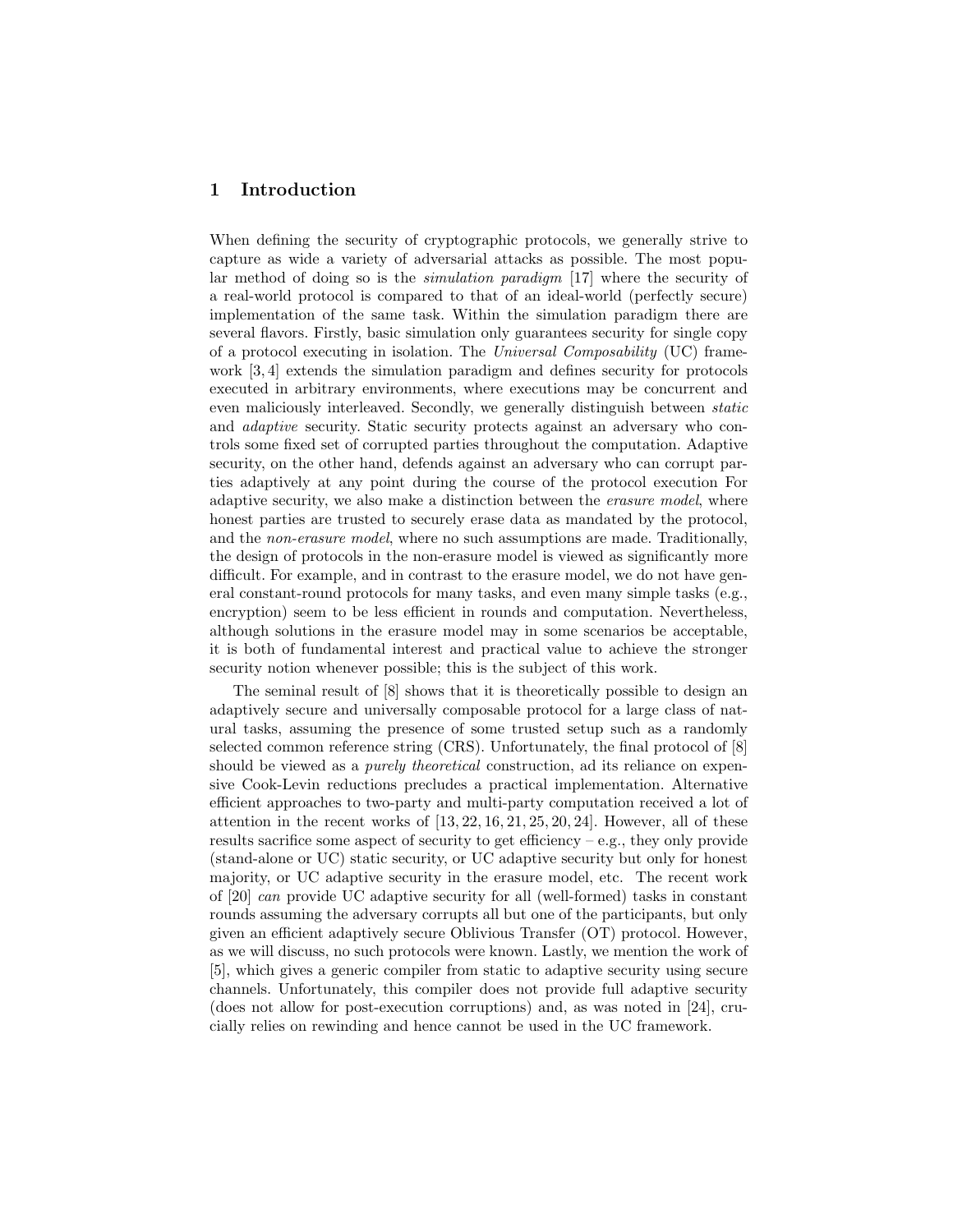Indeed, thus far no efficient protocols for general multi-party computation, or even for many specific two-party function evaluation tasks, achieve adaptive security. This is not surprising given the difficulty of realizing adaptive security for even the most fundamental task in cryptography: secure communication. As was observed in [6], standard security notions for encryption do not suffice. Adaptively secure communication schemes, also called non-committing encryption schemes, were introduced and constructed in [6] and studied further in [1, 11], but these protocols are fairly complicated and inefficient for large messages.

It turns out that many useful two-party tasks (e.g., Oblivious Transfer, OR, XOR, AND, Millionaires' problem, etc.) are strictly harder to achieve than secure communication, the reason being that these tasks allow two honest parties to communicate by using the corresponding ideal functionality. For example, using OT, an honest sender can transfer a message to a receiver by setting it as both of his input values. Therefore, an adaptively secure OT protocol for the transfer of k bit messages can be used as a non-committing encryption of a k bit message and so all of the difficulty and inefficiency of non-committing encryption must also appear in protocols for tasks such as OT. Further, unlike secure communication, many tasks also require security against the active and malicious behavior of the participants. This might lead us to believe that the two difficulties will be compounded making efficient adaptively secure implementations of such tasks infeasible or too complicated to contemplate.

Taking Oblivious Transfer as an example, this indeed seems to be the case. The recent work of [26], proves a (black-box) separation between enhanced trapdoor permutations (which allow for static OT) and adaptively secure OT, showing that the latter is indeed "more complex" in a theoretical sense. This complexity is reflected in practice as well. We are aware of only two examples (albeit inefficient) of adaptively secure OT protocols, from [2] and [8]. Both of these works first construct an OT protocol for the honest-but-curious setting and then compile it into a fully secure protocol using generic and inefficient zero knowledge proofs. In both constructions, the underlying honest-but-curious OT protocols rely on ideas from non-committing encryption<sup>4</sup> and hence inherit its complexity. Since the full constructions require us to run zero knowledge proofs on top of the complex underlying honest-but-curious protocol, there is little hope of making them efficient by only using proofs for simple relations. This is in contrast to static security (and adaptive security in the erasure model) for which we have recently seen efficient constructions of OT protocols. For example, [16, 21, 14] construct OT protocols by only using simple and efficient zero-knowledge proofs. Interestingly, Ishai et al. [19] give the first OT protocol constructions against malicious corruptions without using zero knowledge proofs; this result was later strengthened in [18]. Two very recent and efficient concrete protocols not using zero-knowledge proofs are given in [28, 23]. The protocol of [28] is particularly exciting since it is a UC-secure protocol in the CRS model which runs in two rounds and uses a constant number of public key operations. Achieving

<sup>4</sup> The protocol of [2] implicitly uses the plug-and-play approach from [1], while the protocol of [8] uses non-committing encryption in a generic way.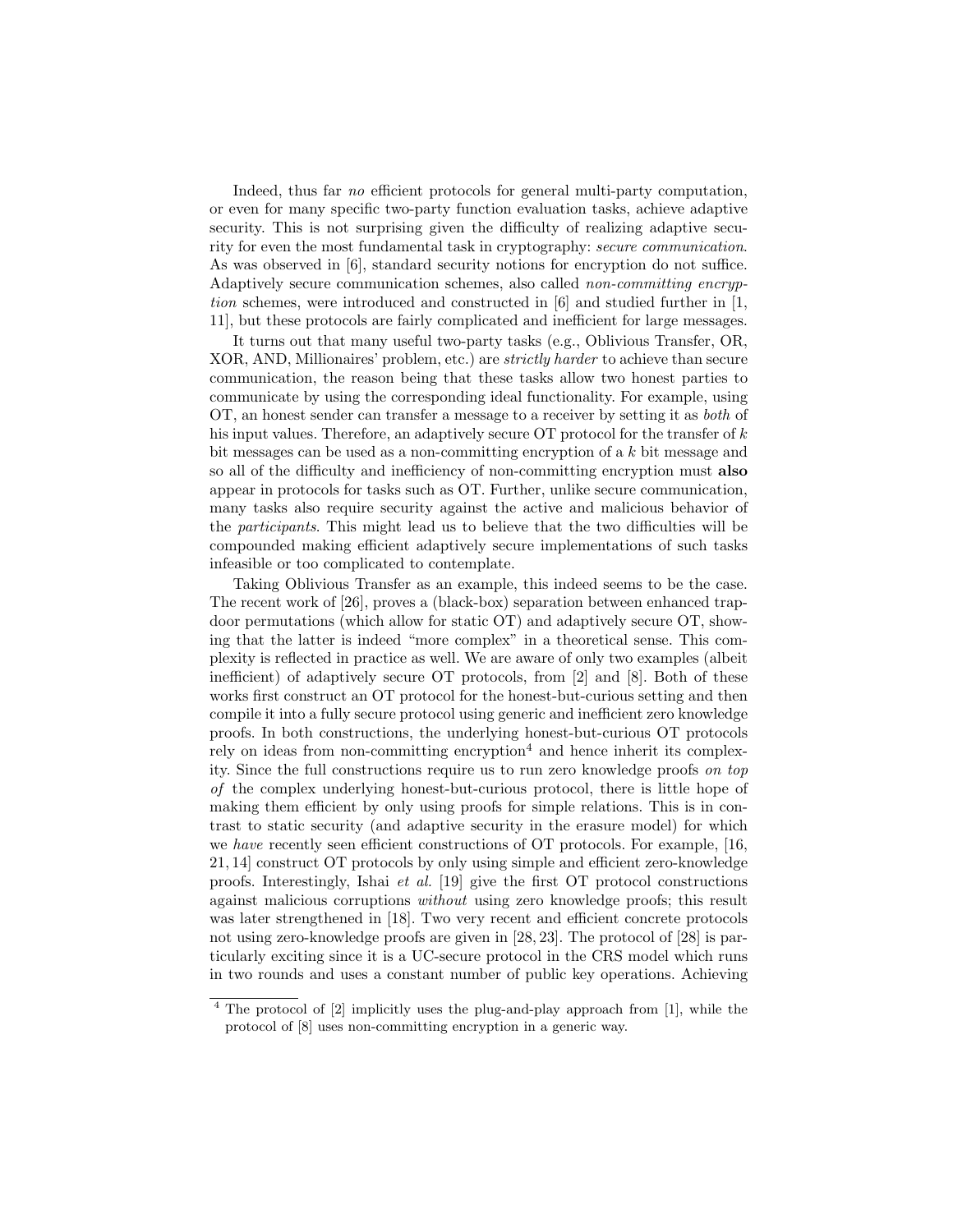adaptive security based on these protocols has, however, remained as an open problem.

Our contributions. In this work we construct the first efficient (constant round,  $O(n)$  public-key operations for the transfer of an *n*-bit message) adaptively secure Oblivious Transfer protocol in the non-erasure model. Along the way we develop several techniques of independent interest which are applicable to adaptive security in general.

First, we introduce a new notion called *semi-adaptive* security which is slightly stronger than static security but significantly weaker than fully adaptive security. At a high level, semi-adaptive security allows for the case where one party starts out corrupted and the other party becomes corrupted later on, but not the case where both parties start out honest and become corrupted later on. In particular, a semi-adaptively secure protocol for a task like OT, does not yield a non-committing encryption scheme and hence does not (necessarily) inherit its difficulty. We then give a generic compiler which transforms any semi-adaptively secure protocol into a (fully) adaptively secure protocol. The compiler is fairly simple: we take the original protocol and execute it over a secure communication channel (i.e., all communication from one party to another is sent over a secure channel). The compilation effectively decomposes the problem of adaptive security into two (simpler) problems which can be tackled separately: the problem of semi-adaptive security and the problem of realizing secure channels.

Unfortunately, we saw that the construction of secure-channels is a difficult problem and existing solutions are not very efficient. Also, as we already mentioned, we cannot completely bypass this problem since adaptive security for many tasks implies secure channels. However, for the sake of efficiency, we would like to limit the use of secure channels (and hence the use of non-committing encryption) to a minimum. For example, we know that an OT protocol for one-bit messages implies a non-committing encryption of a one-bit message. However, to get adaptive security for a bit-OT protocol, our compiler, as described above, would use non-committing encryption to encrypt the *entire* protocol transcript, and hence much more than one bit!

We fix this discrepancy by introducing a new notion called *somewhat non*committing encryption. Somewhat non-committing encryption has two parameters: the equivocality  $\ell$  (measuring just how *non-committing* the scheme is) and the message size  $k$ . We first observe that somewhat non-committing encryption is efficient for small values of the equivocality parameter  $\ell$ , even when k is large (i.e., when we encrypt long messages). Secondly, we observe that our compiler can use somewhat non-committing encryption where the equivocality  $\ell$  is proportional to the size of the input and output domains of the functionality. As a result, we obtain a very efficient compiler transforming any semi-adaptively secure protocol for a task with small input/output domains (such as bit-OT) into a fully adaptively secure protocol. We also show that this methodology can, in special cases, be applied to tasks with larger domain sizes such as string-OT with long strings.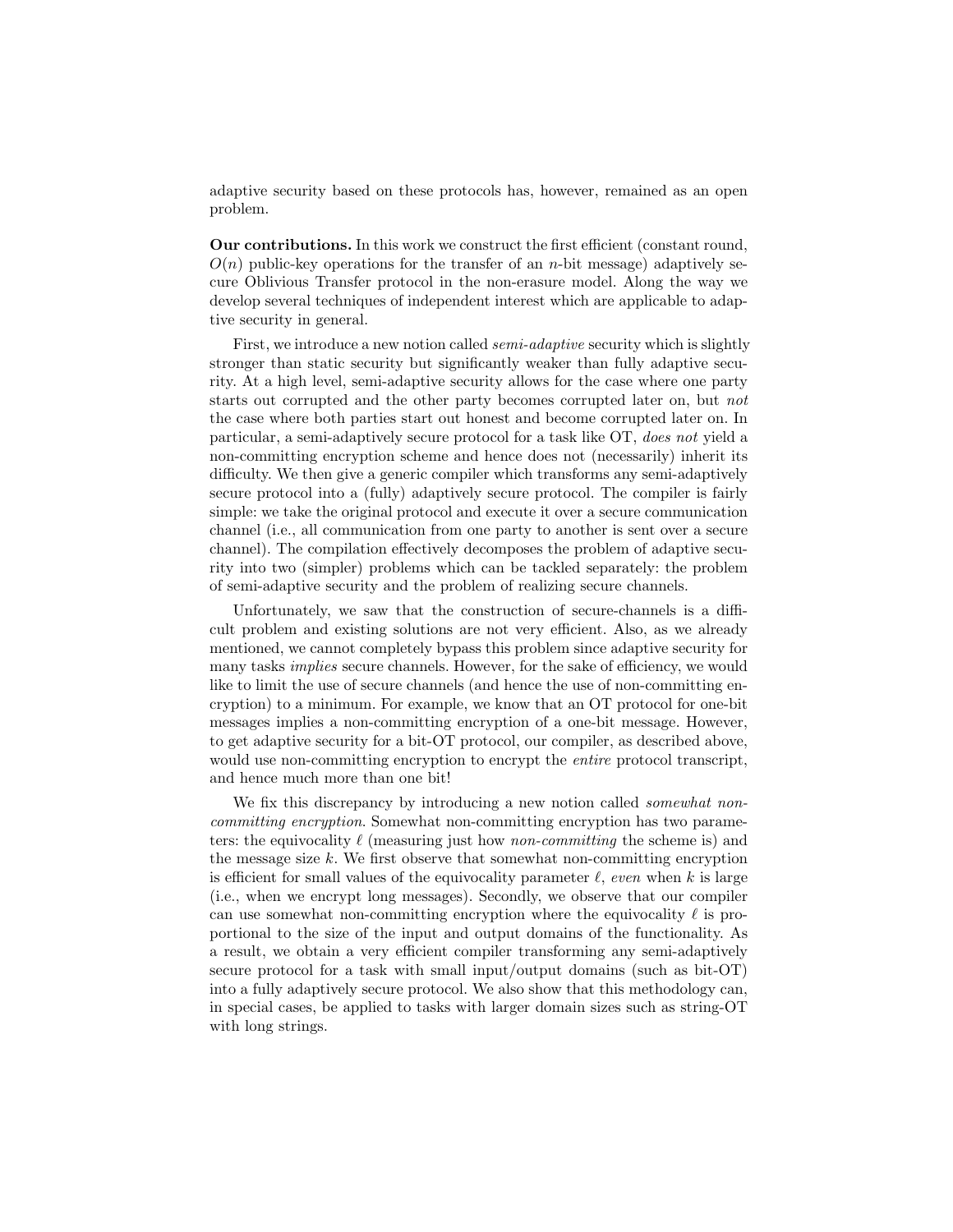We apply our methodology to the OT protocol of Peikert et al. [28], resulting in the first efficient and adaptively secure OT protocols. Peikert *et al.* actually present a general framework for constructing static OT, and instantiate this framework using the Quadratic Residuocity (QR), Decisional Diffie-Hellman (DDH), and Lattice-based assumptions. In this work, we concentrate on the QR and DDH based schemes. We show that relatively small modifications suffice to make these schemes semi-adaptively secure. We then employ our compiler, using somewhat non-committing encryption, to convert them into (fully) adaptively UC-secure OT protocols. As we mentioned previously, the work of [20] shows how to efficiently realize all (well-formed)  $m$ -party functionalities with adaptive security assuming up to  $m-1$  corruptions, given and adaptively secure OT protocol. Therefore, by plugging in our OT protocol construction, we get improved efficiency in generically compiled protocols for all tasks as above.

Concurrent and independent work. Following the line of work of [19, 18], the recent result by Choi et al. [9] gives a generic black-box compiler from semi-honest adaptively secure OT to fully malicious adaptively secure OT, using cut-and-choose techniques. Although the end result of our work is the same (adaptively secure OT), the two works take very different approaches which complement each other well: the compiler of  $[9]$  transforms semi-honest  $+$  adaptive security into malicious + adaptive security in the special case of OT, while our compiler is a general transformation from malicious  $+$  semi-adaptive security to malicious  $+$  adaptive security. The two starting notions of security (semi-honest) + adaptive vs. malicious + semi-adaptive) are incomparable and thus both compilers are useful in different scenarios. In particular, our compiler can be used in conjunction with the OT protocol of [28] and results in an extremely efficient adaptively secure OT protocol using a constant number of rounds and  $O(n)$ public-key operations to transfer an  $n$ -bit string.<sup>5</sup> In contrast, the compiler of [9] shows how to base adaptively secure OT on a simulatable cryptosystem in a black-box way, but at the expense of running  $\Omega(\lambda^2)$  copies of the underlying semi-honest OT protocol, where  $\lambda$  is the security parameter, and thus requiring  $\Omega(\lambda^2 n)$  operations for *n*-bit OT. Therefore our OT protocol can be significantly more efficient.

Due to space limitations, proofs, together with background material, full description of our enhanced version of the QR dual-mode cryptosystem, efficiency considerations, and our DDH version of adaptively secure bit- and string-OT, can be found in the full version of the paper [15].

## 2 Somewhat Non-Committing Encryption

## 2.1 Adaptive security in two-party protocols

What are some of the challenges in achieving adaptive security for a two-party protocol? Let's assume that a protocol  $\pi$  between two parties  $P_0, P_1$  realizes a

<sup>&</sup>lt;sup>5</sup> Technically, if one thinks of *n* as a function of  $\lambda$ , we require  $O(\max(\lambda, n))$  operations.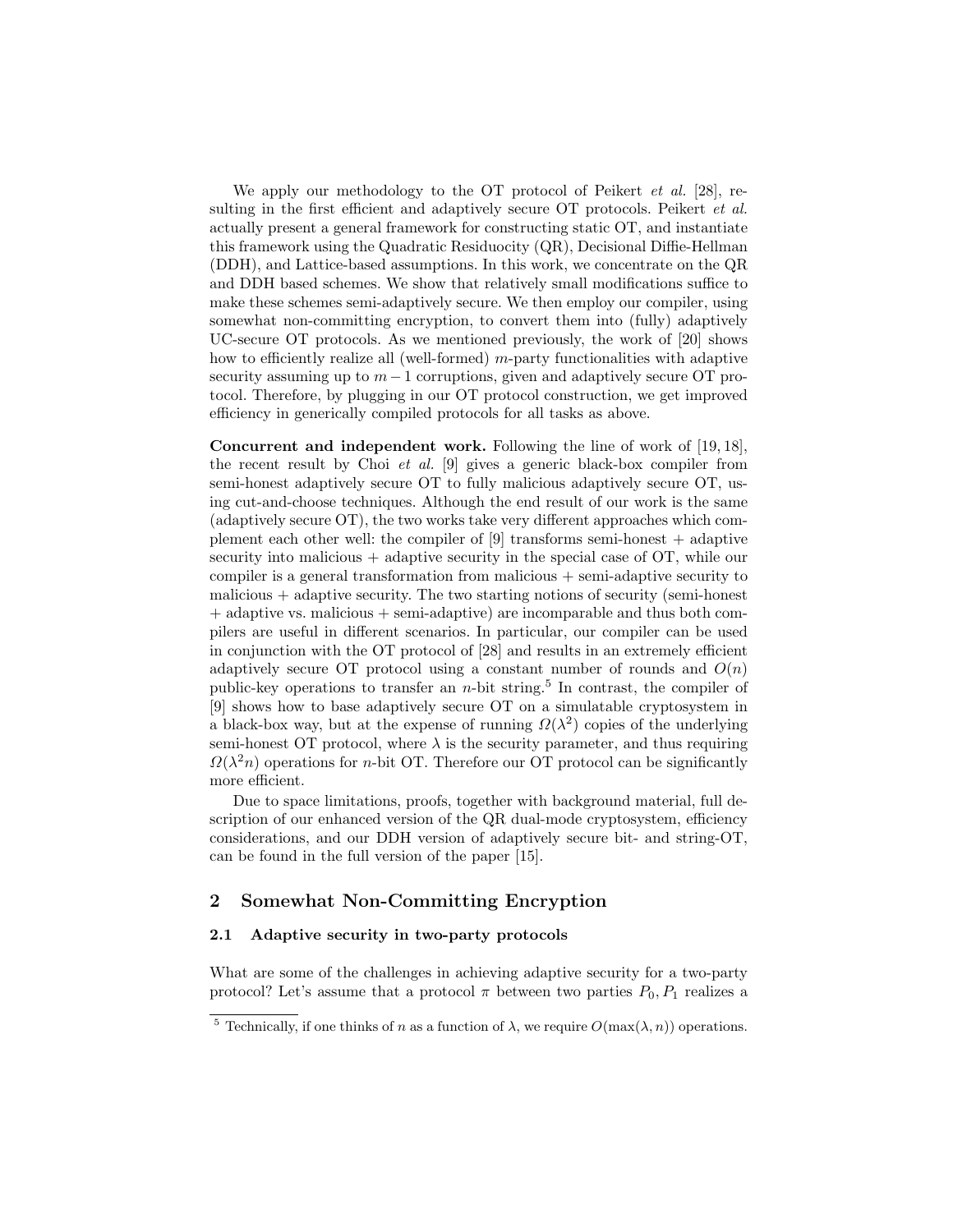task  $\mathcal F$  with respect to static adversaries. That means that there is a static simulator which can simulate the three basic cases: both parties are honest throughout the protocol, exactly one party is corrupted throughout the protocol or both parties are corrupted throughout the protocol. To handle adaptive adversaries, we require two more capabilities from our simulator: the ability to simulate a first corruption (i.e., the case that both parties start out honest and then one of them becomes corrupted) and simulating the second corruption (i.e., one party is already corrupted and the other party becomes corrupted as well).

Simulating the first corruption is often the harder of the two cases. The simulator must produce the internal state for the corrupted party in a manner that is consistent with the protocol transcript so far and with the actual inputs of that party (of which the simulator had no prior knowledge). Moreover, the simulator needs to have all the necessary trapdoors to continue the simulation while only one party is corrupted. Achieving both of these requirements at once is highly non-trivial and this is one of the reasons why efficient protocols for adaptively secure two-party computation have remained elusive.

Interestingly, simulating the first corruption becomes much easier if the protocol  $\pi$  employs secure channels for all communication between parties. At a high level, the simulator does not have to do any work while both parties are honest, since the real-world adversary does not see any relevant information during this time! When the first party becomes corrupted, we can just run a static simulation for the scenario in which this party was corrupted from the beginning but acting honestly and using its input. Then, we can "lie" and pretend that this communication (generated ex post facto) actually took place over the secure channel when both parties were honest. The lying is performed by setting the internal state of the corrupted party accordingly. Since our lie corresponds to the simulation of a statically corrupted party (which happens to act honestly), all of the trapdoors are in place to handle future mischievous behavior by that (freshly corrupted) party. The only problem left is in handling the second corruption – but this is significantly easier! To formalize this, we will define a notion of semi-adaptive security where the simulator needs to be able to simulate static corruptions as well as the case where one party starts out corrupted and the other party becomes corrupted later on (but not the case where both parties start out honest and may become corrupted later). The formal notion (with some additional restrictions imposed on the simulator) appears in Section 2.4.

Informally, we have argued that if two-party protocol is semi-adaptively secure, then the protocol is also fully adaptively secure if all communication between the parties is sent over an idealized secure channel. Unfortunately, idealized secure channels are hard to achieve physically and implementing such channels cryptographically in the real world requires the inefficient use of noncommitting encryption [6] to encrypt the entire protocol transcript. Luckily, it turns out that we often do not need to employ fully non-committing encryption to make the above transformation hold. Indeed, we define a weaker primitive called somewhat non-committing encryption and show that this primitive can be implemented with significantly greater efficiency than (fully) non-committing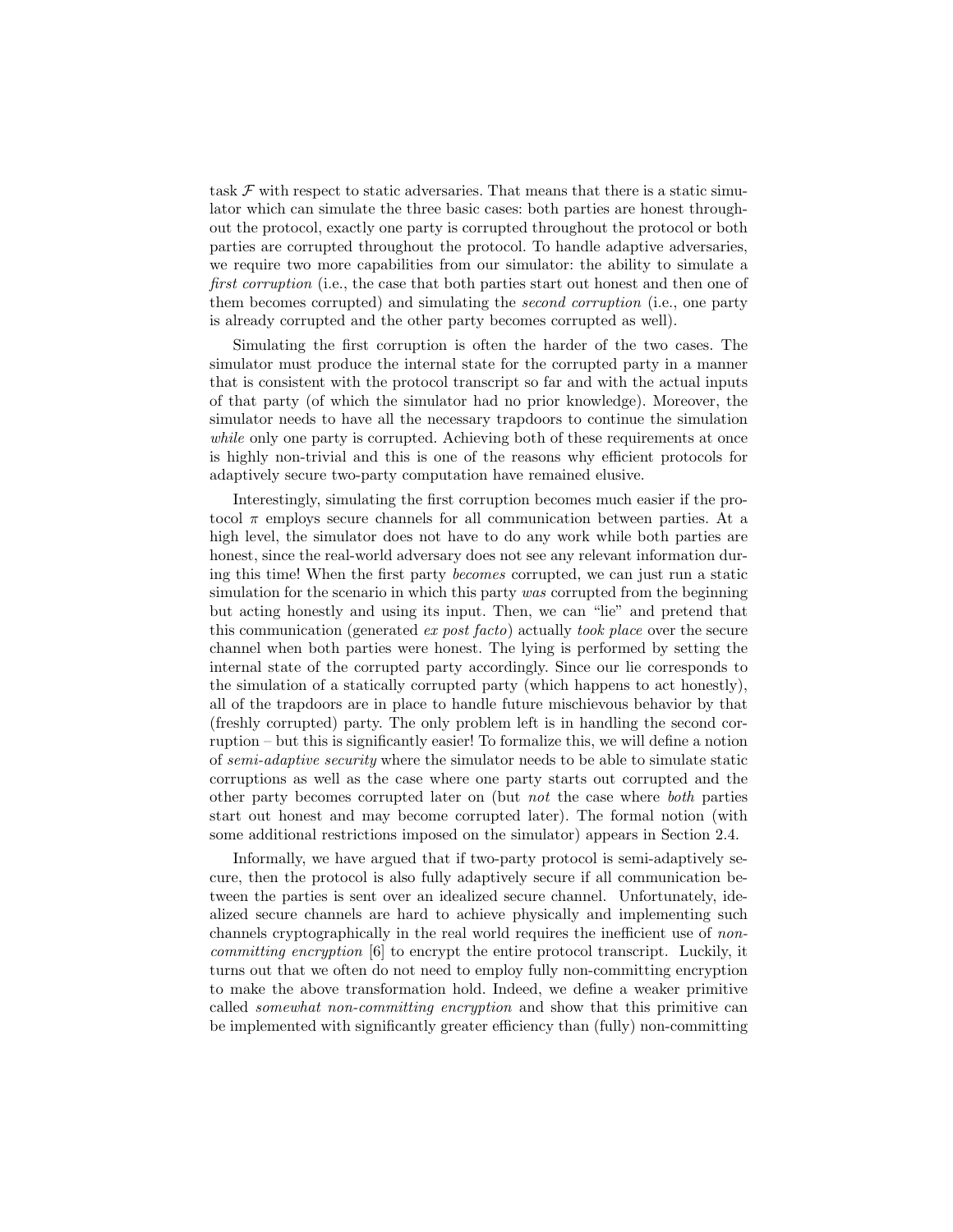encryption, and that it is often good enough to transform a semi-adaptively secure protocol into a fully adaptively secure protocol when the sizes of the input/output domains are small.

#### 2.2 Defining somewhat non-committing encryption

First recall the notion of non-committing encryption from [6], which is a protocol used to realize secure channels in the presence of an adaptive adversary. In particular, this means that a simulator can produce "fake" ciphertexts and later explain them as encryptions of any possible given message. Several noncommitting encryption schemes have appeared in literature  $[6, 1, 11]$ , but the main disadvantage of such schemes is the computational cost. All of the schemes are interactive (which was shown to be necessary in [27]) and the most efficient schemes require  $\Omega(1)$  public-key operations per bit of plaintext.

We notice that it is often unnecessary to require that the simulator can explain a ciphertext as the encryption of any later-specified plaintext. Instead, we define a new primitive, which we call *somewhat non-committing* encryption, where the simulator is given a set of  $\ell$  messages during the generation of the fake ciphertext and must later be able to plausibly explain the ciphertext as the encryption of any one of those  $\ell$  messages. In a sense, we distinguish between two parameters: the plaintext size (in bits)  $k$  and the equivocality  $\ell$  (the number of messages that the simulator can plausibly explain). For fully non-committing encryption, the equivocality and the message size are related by  $\ell = 2^k$ . Somewhat non-committing encryption, on the other hand, is useful in accommodating the case where the equivocality  $\ell$  is very small, but the message size k is large.

# Functionality  $\mathcal{F}^{\mathcal{N}}_{\text{SC}}$

The ideal functionality  $\mathcal{F}_{SC}^{\mathcal{N}}$  interacts with an initiator I and a receiver R. It consists of a channel-setup phase, after which the two parties can send arbitrarily many messages from one to another. The functionality is parameterized by a non-information oracle  $N$ .

Channel setup: Upon receiving (ChSetup,  $sid, I$ ) from party I, initialize the machine N and record the tuple  $(sid, \mathcal{N})$ . Pass the message (ChSetup, I) to R. In addition, pass this message to  $\mathcal N$  and forward its output to the adversary  $\mathcal S$ .

**Message transfer:** Upon receiving (Send, sid, P, m) from party P where  $P \in$  $\{I, R\}$ , find a tuple  $(sid, \mathcal{N})$  and, if none exists, ignore the message. Otherwise, send the message (Send, sid, P, m) to the other party  $\overline{P} = \{I, R\} - \{P\}$ . In addition, invoke  $N$  with (Send, sid, P, m) and forward its output to S.

**Corruption:** Upon receiving a message  $(Corrupt, sid, P)$  from the adversary, send (Corrupt, sid, P) to N and forward its output to S. After the first corruption, stop the execution of N and give S complete control over the functionality (i.e.,  $S$  learns all inputs and can specify any outputs).

Fig. 1. The parameterized secure-channel ideal functionality,  $\mathcal{F}_{\text{SC}}^{\mathcal{N}}$ .

It is challenging to define an ideal-functionality for somewhat non-committing encryption, since the ideal world captures a notion of security which is too strong. Here, we take the approach of [7] where ideal-world functionalities are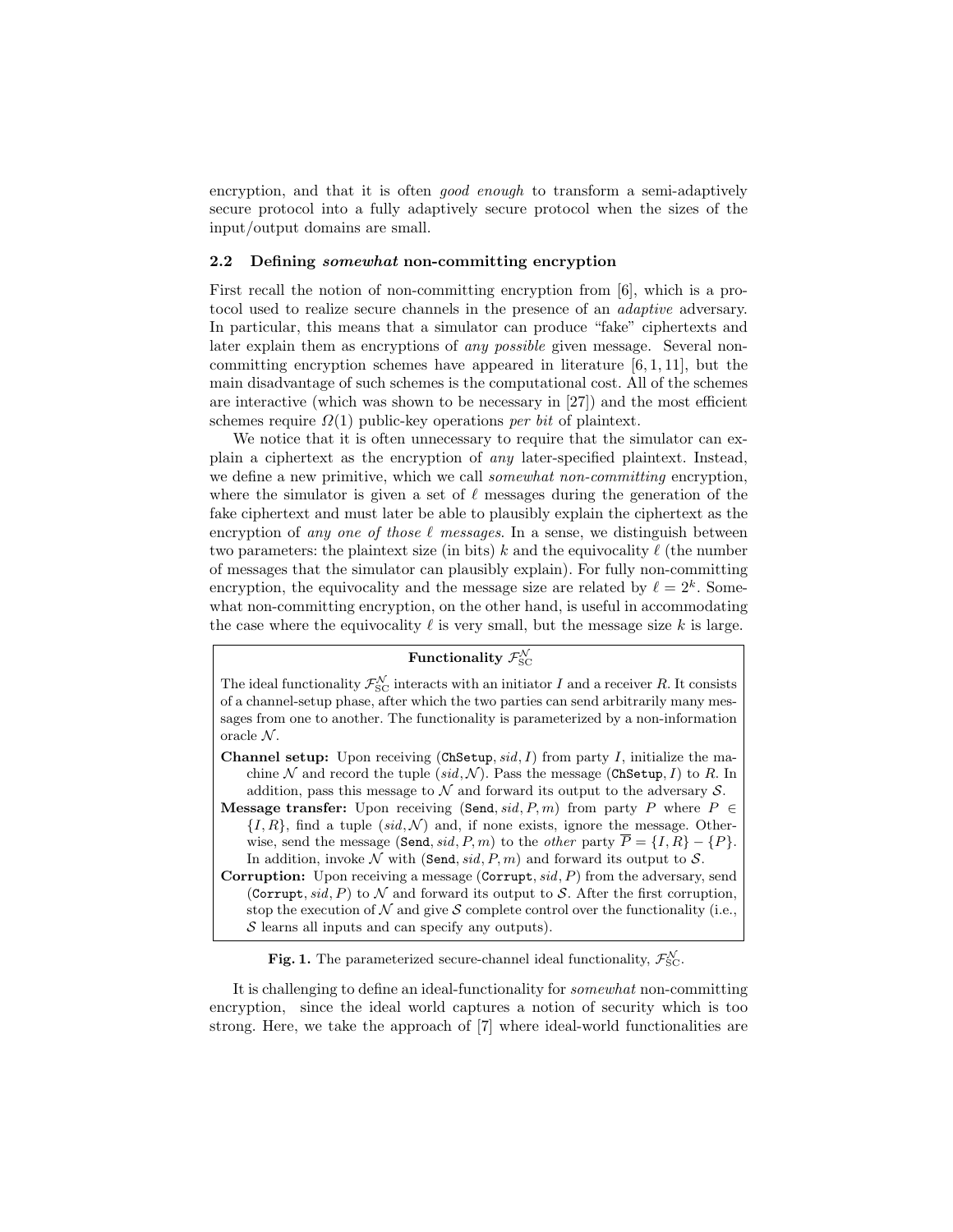weakened by the inclusion of a *non-information oracle* which is a PPT TM that captures the information leaked to the adversary in the ideal world. The ideal functionality for secure channels, given in Figure 1, is parameterized using a non-information oracle  $\mathcal N$  which gets the values of the exchanged messages  $m$  and outputs some side information to the adversary  $S$ . The security of the secure channel functionality  $\mathcal{F}_{\text{SC}}^{\mathcal{N}}$  depends on the security properties required for the machine  $\mathcal N$  and thus we can capture several meaningful notions. Let us first start with the most secure option which captures (fully) non-committing encryption.

**Definition 1.** Let  $\mathcal{N}^{\text{full}}$  be the oracle, which, on input (Send, sid, P, m), produces the output  $(Send, sid, P, |m|)$  and, on any inputs corresponding to the  ${\tt ChSetup, Corrupt}\ commands,\ produces\ no\ output.\ We\ call\ the\ functionality \ {\cal F}_{\rm SC}^{{\cal N}^{\rm full}},$ or just  $\mathcal{F}_{SC}$  for brevity, a (fully) non-committing secure channel. A real-world protocol which realizes  $\mathcal{F}_{SC}$  is called a non-committing encryption scheme (NCE).

Above, the oracle  $N$  never reveals anything about messages  $m$  exchanged by two honest parties, even if (both of the) parties later get corrupted. Hence the functionality is fully non-committing. To define somewhat non-committing encryption we first give the following definitions of non-information oracles.

**Definition 2.** A machine  $\mathcal R$  is called a message-ignoring oracle if, on any input (Send, sid,  $P, m$ ), it ignores the value m and processes only the input (Send, sid,  $P$ ,  $|m|$ ). A machine M called a message-processing oracle if it has no such restrictions. We call a pair of machines  $(M, \mathcal{R})$  well-matched if no PPT distinguisher D (with oracle access to either M or R) can distinguish the message-processing oracle M from the message-ignoring oracle R.

We are now ready to define the non-information oracle used by a somewhat non-committing secure channel ideal functionality.

**Definition 3.** Let  $(M, R)$  be a well-matched pair which consists of a messageprocessing and a message-ignoring oracle respectively. Let  $\mathcal{N}^{\ell}$  be a (stateful) oracle with the following structure.

- Upon initialization,  $\mathcal{N}^{\ell}$  chooses a uniformly random index  $i \stackrel{\$}{\leftarrow} \{1, \ldots, \ell\}.$ In addition it initializes a tuple of  $\ell$  independent TMs:  $\langle \mathcal{N}_1, \ldots, \mathcal{N}_\ell \rangle$  where  $\mathcal{N}_i = \mathcal{M}$  and, for  $j \neq i$ , the machines  $\mathcal{N}_j$  are independent copies of the message-ignoring oracle R.
- Whenever  $\mathcal{N}^{\ell}$  receives inputs of the form (ChSetup, sid, P) or (Send, sid, P, m), it passes the input to each machine  $\mathcal{N}_i$  receiving an output  $y_i$ . It then outputs the vector  $(y_1, \ldots, y_\ell)$ .
- Upon receiving an input  $(Corrupt, sid, P)$ , the oracle reveals the internal state of the message-processing oracle  $\mathcal{N}_i$  only.

For any such oracle  $\mathcal{N}^{\ell}$ , we call the functionality  $\mathcal{F}_{SC}^{\mathcal{N}^{\ell}}$  an  $\ell$ -equivocal noncommitting secure channel. For brevity, we will also use the notation  $\mathcal{F}^{\ell}_{\rm SC}$  to denote  $\mathcal{F}_{SC}^{\mathcal{N}^{\ell}}$  for some such oracle  $\mathcal{N}^{\ell}$ . Lastly, a real world protocol which realizes  $\mathcal{F}_{SC}^{\ell}$  is called an  $\ell$ -equivocal non-committing encryption scheme ( $\ell$ -NCE).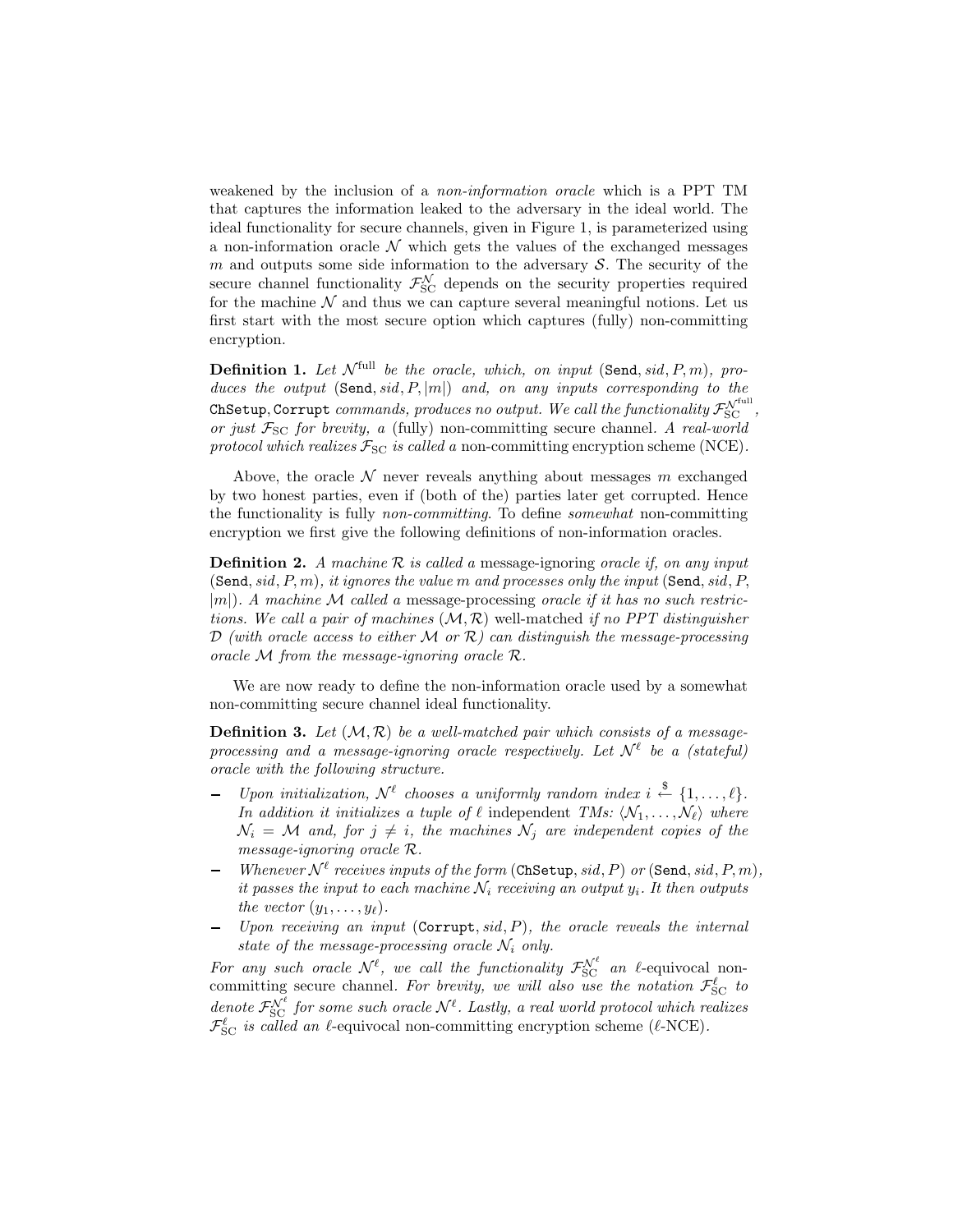As before, no information about messages  $m$  is revealed during the "send" stage. However, the internal state of the message-processing oracle  $\mathcal{N}_i$ , which is revealed upon corruption, might be "committing." Nevertheless, a simulator can simulate the communication between two honest parties over a secure channel, as modeled by  $\mathcal{F}_{SC}^{\ell}$ , in a way that allows him to later explain this communication as any one of  $\ell$  possibilities. In particular, the simulator creates  $\ell$  messageprocessing oracles and, for every **Send** command, the simulator chooses  $\ell$  distinct messages  $m_1, \ldots, m_\ell$  that he passes to the oracles  $\mathcal{M}_1, \ldots, \mathcal{M}_\ell$  respectively. Since message-processing and message-ignoring oracles are indistinguishable, this looks indistinguishable from the side information produced by  $\mathcal{F}^{\ell}_{\rm SC}$ . Later, when a corruption occurs, the simulator can convincingly explain the entire transcript of communication to any one of the  $\ell$  possible options, by providing the internal state of the appropriate message-processing oracle  $\mathcal{M}_i$ .

## 2.3 The  $\ell$ -NCE scheme construction

The construction of  $\ell$ -NCE is based on a *simulatable public-key system* [11], wherein it is possible to generate public keys obliviously, without knowing the corresponding secret key, and to explain an honestly (non-obliviously) generated public key as one which was obliviously generated. In a similar way, there should be a method for obliviously generating ciphertexts (without knowing any plaintext) and to explain honestly generated (non-oblivious) ciphertexts as obliviously generated ones. Refer to the full version for review of the syntax and security properties of such a scheme. Our  $\ell$ -NCE protocol construction, shown in Figure 2, uses a fully non-committing secure channel, but only to send a very short message during the setup phase. In addition, it uses a simulatable public-key system and a symmetric key encryption scheme where ciphertexts are indistinguishable from uniformly random values (the latter can be constructed from any one way function). For very long communications and small  $\ell$ , our  $\ell$ -NCE scheme is significantly more efficient than (full) NCE.

**Theorem 1.** The protocol in Figure 2 is an  $\ell$ -NCE scheme. Specifically, it UCrealizes functionality  $\mathcal{F}_{\text{SC}}^{\ell}$  in the presence of an active and adaptive adversary.

The main efficiency consideration is the use of fully non-committing encryption of the index  $i$  (which is small). We show in the full version that our scheme uses a total of expected  $\mathcal{O}(\log \ell)$  public-key operations, expected  $\mathcal{O}(\ell \lambda)$  communication and expected constant rounds of interaction for the channel setup phase, where  $\lambda$  is the security parameter. Alternatively, if one would like to set up  $n = \Omega(\lambda)$  channels in parallel, this can be done in strict  $\mathcal{O}(n \log \ell)$  public-key operations, strict  $\mathcal{O}(n\ell\lambda)$  communication and strict constant number of rounds of interaction. After channel-setup, encryption is non-interactive and requires only symmetric-key operations. However, the encryption of a  $k$  bit message requires  $\mathcal{O}(\ell k)$  bits of communication.

# 2.4 The adaptive security protocol compiler for two-party SFE

As an application of  $\ell$ -NCE, we now give a general theorem showing that a protocol with semi-adaptive security can be compiled into a protocol with (full)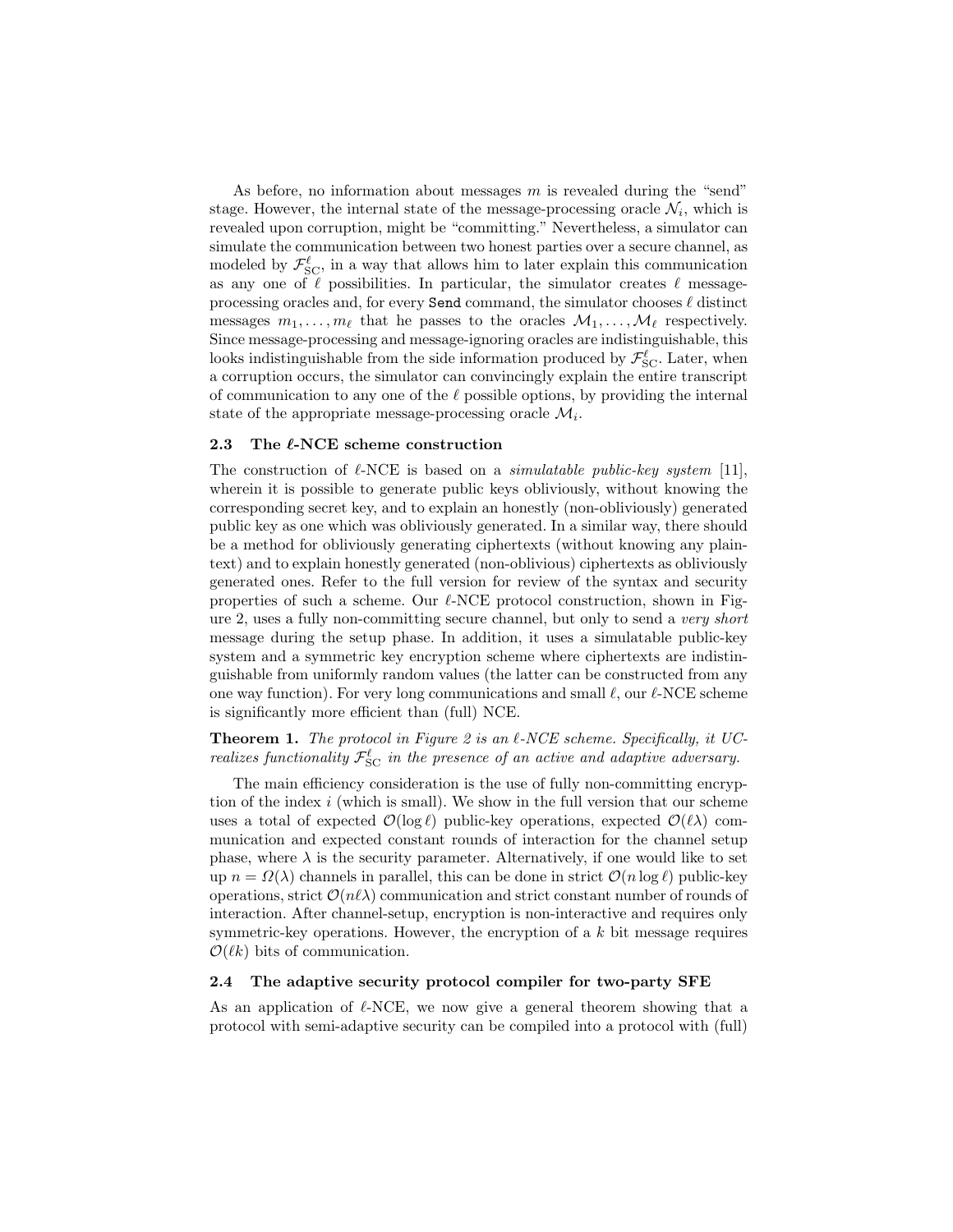Let  $(KG, Enc, Dec)$  be a *simulatable public-key system* and  $\widetilde{KG}$ ,  $\widetilde{Enc}$  be the corresponding oblivious key generator and oblivious ciphertext generator algorithms. Further, let (KG<sup>sym</sup>, Enc<sup>sym</sup>, Dec<sup>sym</sup>) be a symmetric-key encryption scheme in which ciphertexts are indistinguishable from uniformly random values of the same length.

**Channel Setup.** An initiator  $I$  sets up a channel with a receiver  $R$  as follows:

- 1. The initiator I sends a random index  $i \in \{1, \ldots, \ell\}$  to R over a fully noncommitting secure channel.
- 2. The initiator I generates  $\ell$  public keys. For  $j \in \{1, \ldots, \ell\} \setminus \{i\}$ , the keys  $pk_j \leftarrow \mathsf{KG}()$  are sampled obliviously, while  $(pk_i, sk_i) \leftarrow \mathsf{KG}(()$  is sampled correctly. The keys  $pk_1, \ldots, pk_\ell$  are sent to R while I stores  $sk_i$ .
- 3. The receiver R chooses a random key  $K \leftarrow {\sf KG}^{\sf sym}$  and computes  $C_i =$  $\mathsf{Enc}_{pk_i}(K)$  correctly. In addition,  $R$  samples  $C_j \leftarrow \mathsf{Enc}_{pk_j}(\mathcal{C})$  obliviously for  $j \in \{1, \ldots, \ell\} \setminus \{i\}$  and sends the ciphertexts  $C_1, \ldots, C_\ell$  to  $I$ .
- 4. The initiator I decrypts the key  $K \leftarrow \mathsf{Dec}_{sk_i}(C_i)$ . Both parties store  $(K, i)$ .

**Encryption.** An initiator  $I$  encrypts a message  $m$  to a receiver  $R$  as follows:

- 1. The initiator I computes  $E_i \leftarrow \mathsf{Enc}_{K}^{\mathsf{sym}}(m)$  and chooses  $E_j$  for  $j \in \{1, ..., \ell\} \setminus \mathsf{C}$  ${i}$  as uniformly random and independent values of length  $|E_i|$ . The tuple  $(E_1, \ldots, E_\ell)$  is sent to R.
- 2. The receiver R ignores all values other than  $E_i$ . It computes  $m \leftarrow \mathsf{Dec}_{K}^{\mathsf{sym}}(E_i)$ .

#### Fig. 2. The  $\ell$ -NCE protocol.

adaptive security when all of the communication is encrypted using  $\ell$ -NCE for some appropriate  $\ell$ . However, we must first give a formal definition of semiadaptive security.

Definition 4. An adversarial strategy is second-corruption adaptive if either at least one of the parties is corrupted prior to protocol execution or no party is ever corrupted. In the former case, the other party can be adaptively corrupted at any point during or after protocol execution.

Intuitively, we would like to say that a protocol is semi-adaptively secure if it is secure with respect to second-corruption adaptive strategies. Unfortunately, there are two subtleties that we must consider. Firstly, we know that most tasks cannot be realized in the Universal Composability framework without the use of trusted setup. However, the use of trusted setup complicates our transformation. The point of using (somewhat) non-committing encryption is that the simulator can lie about anything that occurs while both parties are honest. However, we often rely on trusted setup in which some information is given to the adversary even when both parties are honest. For example, the usual modeling of a common reference string specifies that this string is made public and given to the adversary even when none of the participants in the protocol are corrupted. In this case the simulator is committed to such setup even if the parties communicate over secure channels. Therefore we require that, when trusted setup is used, the semi-adaptive simulator simulates this setup independently of which party is corrupted. We call this property setup-adaptive simulation.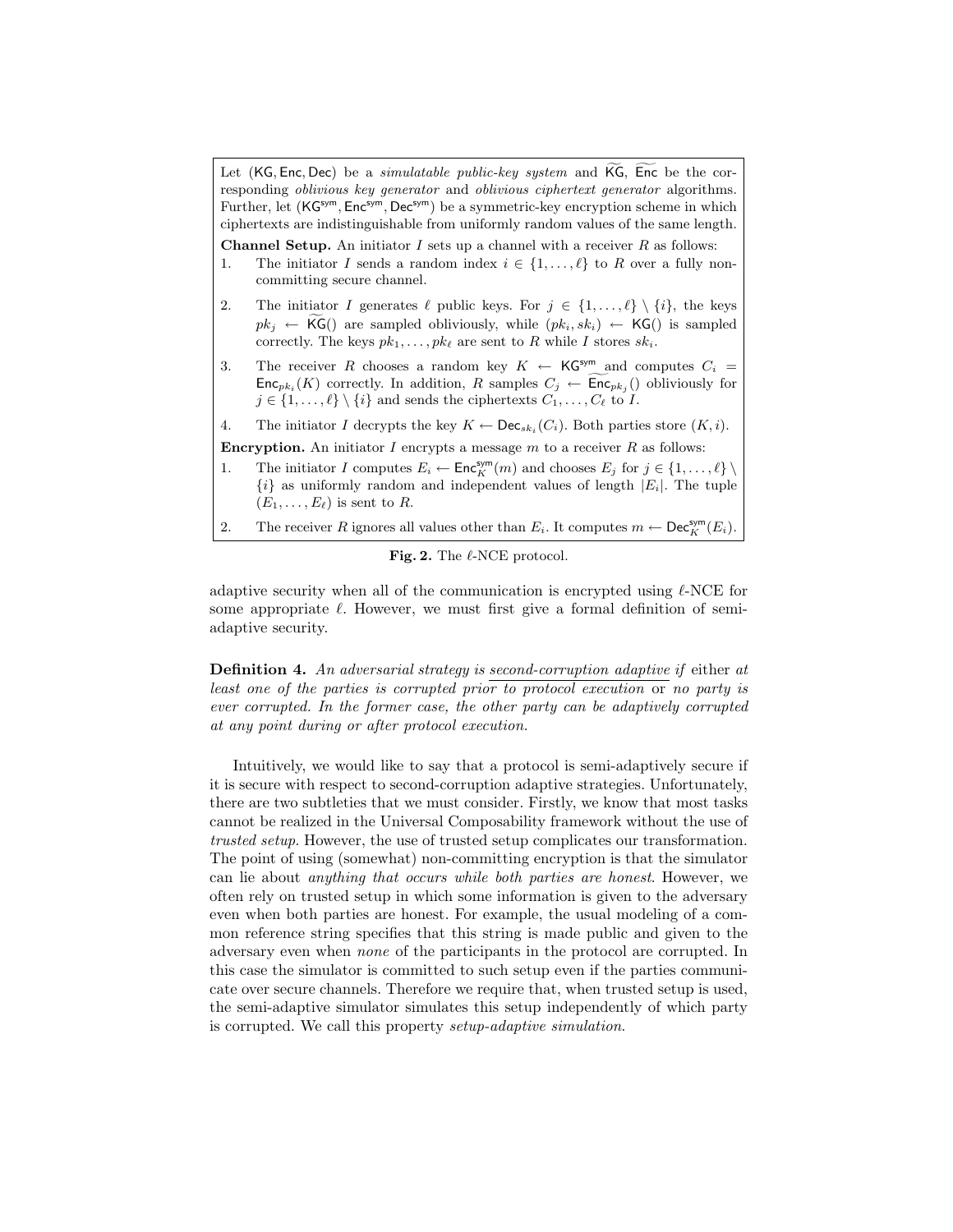The second subtlety comes from the following type of problem. As we outlined in our informal discussion, we wish to run the semi-adaptive simulator once the first party gets corrupted and then "lie" that the simulated conversation took place over the secure channel. However, when the first party gets corrupted after the protocol execution, then the ideal functionality has already computed the outputs using the honest inputs and will therefore not accept anymore inputs from the semi-adaptive simulator. Recall that we run the semi-adaptive simulator with respect to an adversary  $A$  which follows the protocol execution using the corrupted party's honest input  $x$ . If the semi-adaptive simulator extracts the same input x as the one used by  $A$ , then we also know the corresponding output and can give it to the semi-adaptive simulator on behalf of the ideal functionality. Therefore it is crucial that the semi-adaptive simulator can only submit the actual input x. We call this property input-preserving. Putting Definition 4 and the above notions together, we are finally ready to define semi-adaptive security.

**Definition 5.** We say that a protocol  $\pi$  semi-adaptively realizes the ideal functionality  $\mathcal F$  if there exists a setup-adaptive and input-preserving PPT simulator  $\mathcal S$ such that, for any PPT adversary  $A$  and environment  $Z$  which follow a secondcorruption adaptive adversarial strategy, we have  $REAL_{\pi,A,Z} \overset{c}{\approx} IDEAL_{\mathcal{F},S,Z}$ .

Lastly, we define the notion of a *well-structured* protocol. Since even noncommitting encryption commits the simulator to the lengths of the exchanged messages, the number of such messages, and the identities of the sender and receiver of each message, we require that this information is fixed and always the same any given execution of a protocol. Almost all known constructed protocols for cryptographic tasks are well-structured and any protocol can be easily converted into a well-structured protocol.

# Functionality  $\mathcal{F}^f_{\rm SFE}$ The functionality  $\mathcal{F}_{\rm SFE}^f$  interacts with an *initiator I* and a responder R. **Input:** Upon receiving the input value  $(\text{Input}_I, sid, x_I)$  from the initiator I, record the value  $\langle I, x_I \rangle$  and send the message (Input<sub>I</sub>, sid) to the adversary S. Ignore future  $(\text{Input}_I, \ldots)$  inputs. Similarly, upon receiving the input value  $(Input<sub>R</sub>, sid, x<sub>R</sub>)$  from the responser R, record the value  $\langle R, x<sub>R</sub> \rangle$  and send the message (Input<sub>R</sub>, sid) to the adversary S. Ignore future (Input<sub>R</sub>, ...) inputs. **Output:** Upon receiving the message ( $\text{Output}_I$ , sid) from the adversary  $S$ , if either  $\langle I, x_I \rangle$  or  $\langle R, x_R \rangle$  is not recorded, ignore the message. Else if  $\langle y_I, y_R \rangle$  is not recorded, then compute  $(y_I, y_R) \leftarrow f(x_I, x_R)$  and record  $\langle y_I, y_R \rangle$ ; send the output value  $(\texttt{Output}_I, sid, y_I)$  to I. Ignore future  $(\texttt{Output}_I, \ldots)$  messages from the adversary. Similarly, upon receipt of  $(\text{Output}_R, sid)$  from the adversary, send the output value ( $\text{Output}_R$ , sid,  $y_R$ ) to R. Ignore future ( $\text{Output}_R, \ldots$ ) messages from the adversary.

**Fig. 3.** Two-party secure evaluation functionality for  $f: X_I \times X_R \to Y_I \times Y_R$ .

First we look at the simple compiler using idealized secure channels.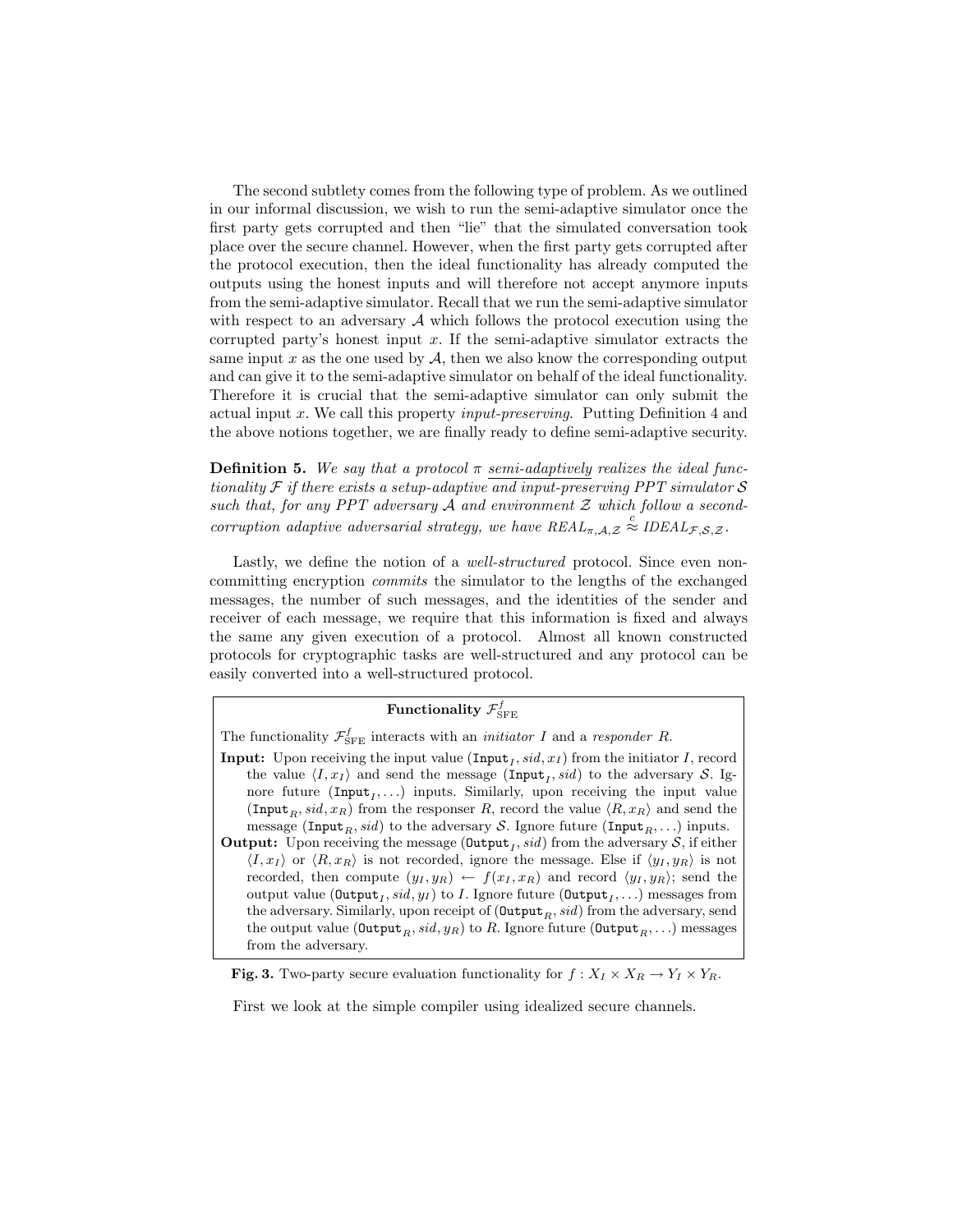**Theorem 2.** Let  $\mathcal{F}_{\rm SFE}^f$  be the two-party ideal functionality which computes some function f as defined in Figure 3. Assume that a well-structured two-party protocol  $\pi$  for  $\mathcal{F}_{\rm SFE}^f$  is semi-adaptively secure. Let  $\pi'$  be the protocol in which the parties run  $\pi$  but only communicate with each other using non-committing secure channels as modeled by  $\mathcal{F}_{SC}$ . Then  $\pi'$  is (fully) adaptively secure.

As we already mentioned, this compiler is usually not very efficient because of its excessive use of secure channels and hence NCE. Recall that secure channels are employed so that, when both parties are honest, the adversary does not see any useful information and so this case is easy to simulate. Then, when the first party gets corrupted, our simulator simply makes up the transcript of the communication that should have taken place ex post facto. This transcript is generated based on which party got corrupted, what its inputs were and what its outputs were. However, we notice that for many simple protocols there are not too many choices for this information. The simulator must simply be able to credibly lie that the communication which took place over the secure channel corresponds to any one of these possible choices. Using this intuition, we show that a more efficient compiler using  $\ell$ -NCE (for some small  $\ell$ ) suffices.

**Theorem 3.** Let  $\mathcal{F}^f_{\text{SFE}}$  be the two-party ideal functionality computing some function  $f: X_I \times X_R \to Y_I \times Y_R$ , as defined in Figure 3. Assume that a well-structured two-party protocol  $\pi$  for  $\mathcal{F}_{\rm SFE}^f$  is semi-adaptively secure. Let  $\pi'$  be the protocol in which the parties run  $\pi$  but only communicate with each other using  $\ell$ -equivocal secure channels as modeled by  $\mathcal{F}_{SC}^{\ell}$  where  $\ell = |X_I||Y_I| + |X_R||Y_R|$ . Then  $\pi'$  is (fully) adaptively secure.

# 3 Efficient and Adaptively Secure Oblivious Transfer

We now apply our compiler of Theorem 3 to the concrete problem of bit- and string-OT, resulting in the first efficient protocols for this task. Refer to [4, 15] for the specification of an ideal functionality for OT.

#### 3.1 The PVW oblivious transfer protocol

In [28], Peikert *et al.* construct an efficient OT protocol in the CRS model with UC security against a malicious but static adversary. They do so by introducing a new primitive called a *dual-mode cryptosystem*, which almost immediately yields an OT protocol in the CRS model, and give constructions of this primitive under the DDH, QR and lattice hardness assumptions. We first present a brief review of dual-mode encryption as in [28], and then will define a modified version of this primitive which will allow us to get adaptive security.

A dual-mode cryptosystem is initialized with system parameters which are generated by a trusted third party. For any choice of system parameters, the cryptosystem has two types of public/private key pairs: left key pairs and right key pairs. The key-generation algorithm can sample either type of key pair and the user specifies which type is desired. Similarly, the encryption algorithm can generate a left encryption or a right encryption of a message. When the key pair type matches the encryption type (i.e. a left encryption of a message under a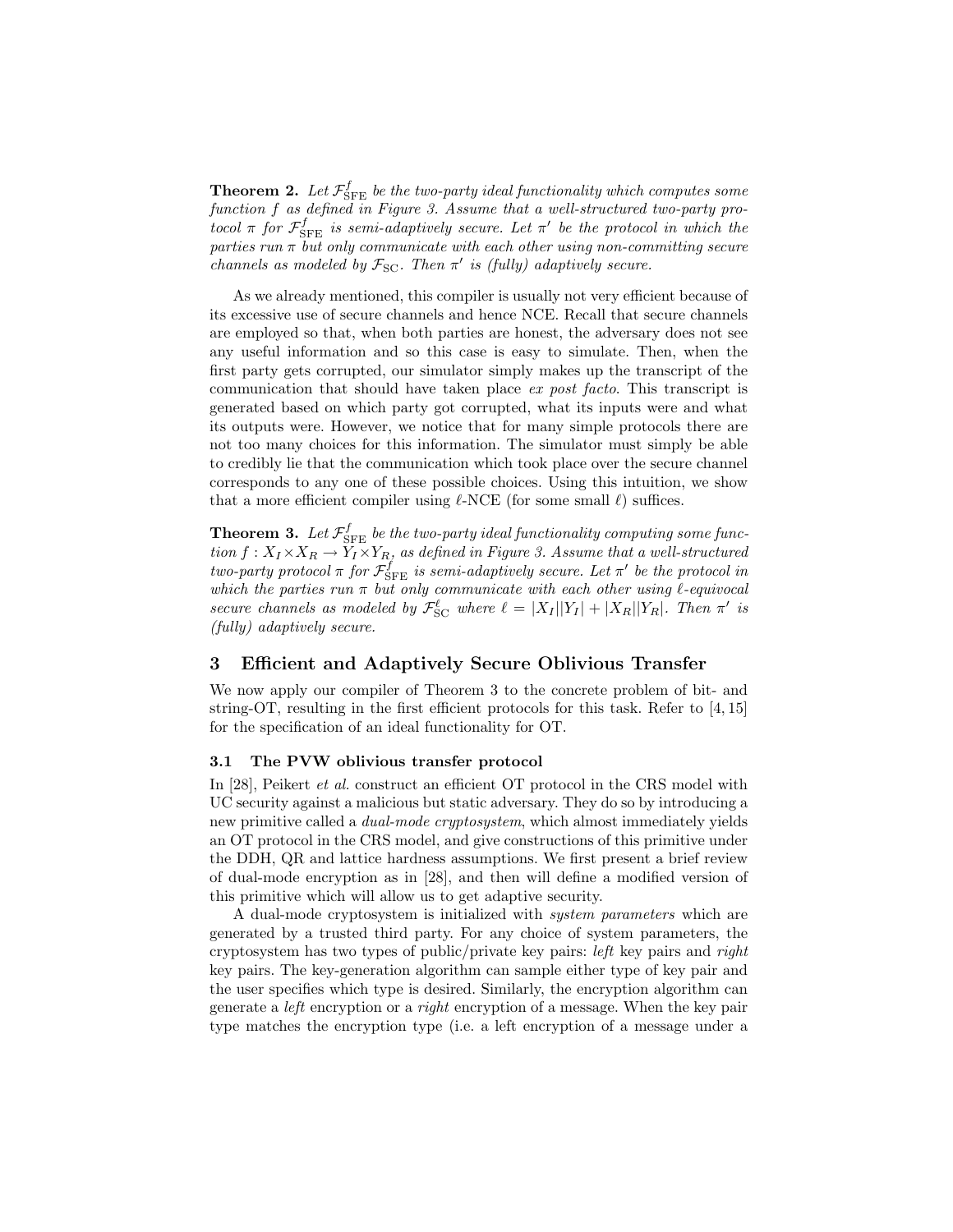left public key) then the decryption algorithm (which uses the matching secret key) correctly recovers the message.

As shown in [28], a dual-mode cryptosystem can be used to get an OT protocol, as follows. The receiver chooses to generate a left or right key depending on his input bit  $\sigma$ , and the sender uses left-encryption  $(b = 0)$  for the left message  $x_0$  and right-encryption for the right message. The receiver then uses the secret key to correctly decrypt the chosen message.

Security against malicious (static) adversaries in the UC model relies on the two different modes for generating the system parameters: messy mode and decryption mode. In messy mode, the system parameters are generated together with a *messy trapdoor*. Using this trapdoor, any public key (even one which is maliciously generated) can be easily labeled a left key or a right key. Moreover, in messy mode, when the encryption type does not match the key type  $(e.g.,)$ a left encryption using a right public key) then the ciphertext is statistically independent of the message. Messy mode is useful to guarantee security against a corrupt receiver: the messy trapdoor makes it easy to extract the receiver bit and to create a fake ciphertext for the message which should not be transferred. On the other hand, in decryption mode, the system parameters are generated together with a decryption trapdoor which can be used to decrypt both left and right ciphertexts. Moreover, in decryption mode, left public keys are statistically indistinguishable from right public keys. Decryption mode is useful to guarantee security against a *corrupt sender*: the decryption trapdoor is used to create a public key which completely hides the receiver's selection bit, and to compute a decryption trapdoor and extracting both of the sender's messages. In each mode, the security of one party (i.e., the sender in messy mode, and the receiver in decryption mode) is guaranteed information theoretically. To achieve security for both parties simultaneously all that is needed is one simple computational requirement: the system parameters generated in messy mode need to be computationally indistinguishable from those generated in decryption mode.

# 3.2 Semi-adaptively secure OT

In order to make the PVW OT protocol adaptively secure using our methodology, we need to make it semi-adaptively secure (Section 2.4). We do so by a series of simple transformations.

First, we observe that in the PVW protocol, the simulator must choose the CRS  $crs_{\text{ot}}$  based on which party is corrupt – i.e. the CRS should be in messy mode to handle a corrupt receiver or in decryption mode to handle a corrupt sender. This is a problem for us since the definition of semi-adaptive security requires that the simulator be setup-adaptive which means that it must simulate the CRS independently of any information on which parties are corrupted. We solve this issue by using a coin-tossing protocol to choose the CRS of the PVW OT protocol. Of course, coin-tossing requires the use of a UC secure commitment scheme which also needs its own CRS  $(crs<sub>com</sub>)$ ! However, if we use an (efficient) adaptively secure commitment scheme  $(e.g., [12, 10])$  then the simulator's choice of  $crs_{\text{com}}$  can be independent of which party is corrupted. Unfortunately, this approach only works if the CRS for the OT protocol comes from a uniform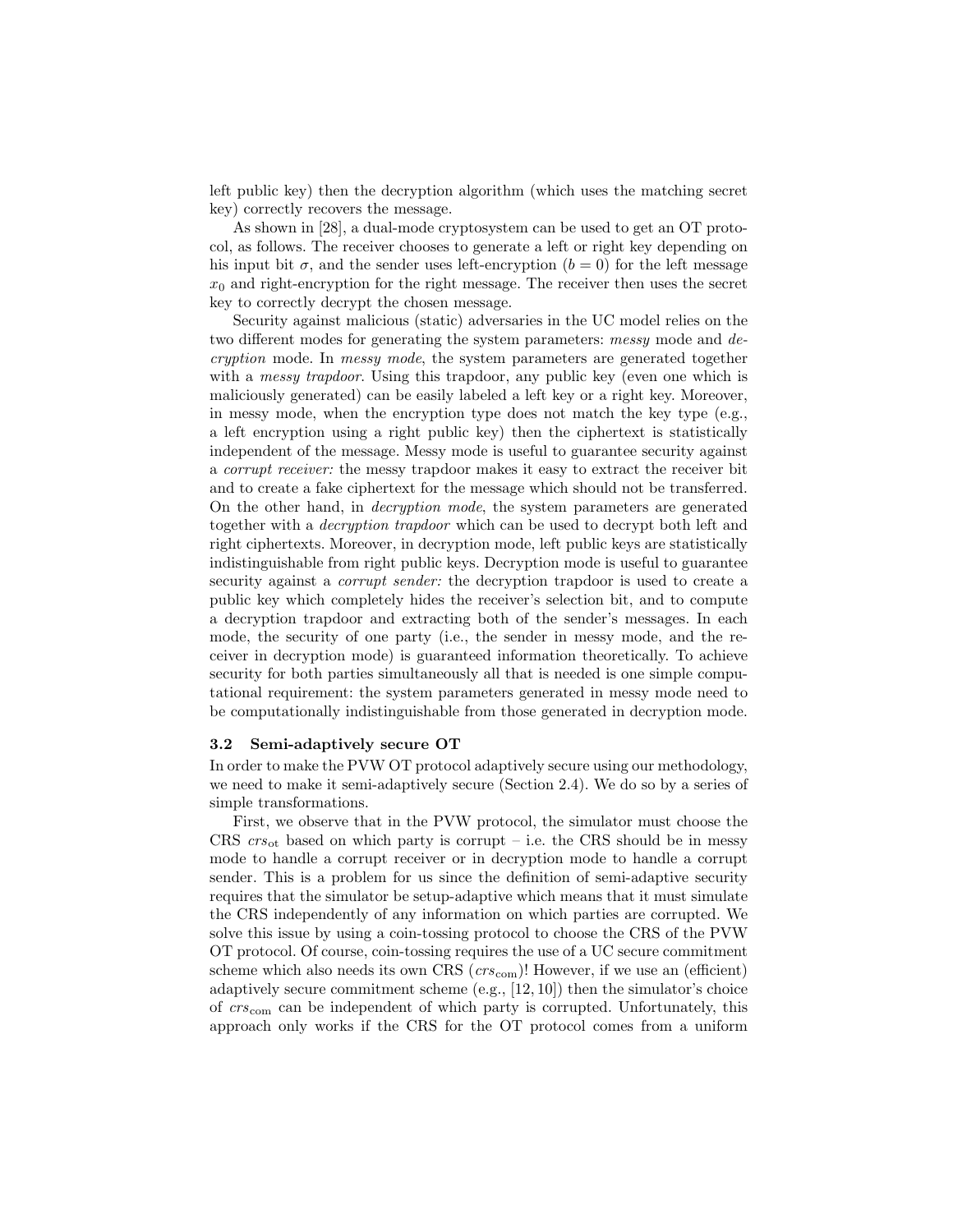distribution (over some group) and this also is not the case in all instantiations of the PVW protocol. However, we observe that the CRS of the OT protocol  $(crs_{\text{ot}})$ can be divided into two parts  $crs_{\text{ot}} = (crs_{\text{sys}}, crs_{\text{tmp}})$ , where a system CRS  $crs_{\text{sys}}$ can be independent of which party is corrupted (i.e., can be the same for both messy and decryption modes) but may not be uniform, while  $crs_{\text{tmp}}$  determines the mode and thus needs to depend on which party is corrupted, but this part is required to be uniform. Therefore we can use an ideal CRS functionality to choose the setup for our protocol which consists of  $(crs_{\text{com}}, crs_{\text{sys}})$  and then run a coin-flipping protocol to choose the uniform  $crs_{\text{tmp}}$ .

Secondly, we must now consider the cases where one party is corrupted from the beginning, but the second party becomes corrupted adaptively during the protocol execution. Let us first consider the case where the sender starts out corrupted. In this case, to handle the corrupt sender, the simulator needs to simulate the execution in decryption mode. Moreover, to extract the sender's value, the simulator uses the decryption trapdoor to create a dual public key (on behalf of the receiver) which comes with both a left and a right secret key. Later, if the receiver becomes corrupted, the simulator needs to explain the randomness used by the receiver during key generation to create such a public key. Luckily, current dual-mode schemes already make this possible and we just update the definition with a property called encryption key duality to capture this.

Now, consider the case where the receiver is corrupted at the beginning but the sender might also become corrupted later on. In this case the simulator simulates the execution in messy mode. In particular, the simulator uses the messy trapdoor to identify the receiver key type (right or left) and thus extracts the receiver bit. Then the simulator learns the appropriate sender message for that bit and (honestly) produces the ciphertext for that message. In addition, the simulator must produce a "fake" ciphertext for the other message. Since, in messy mode, this other ciphertext is statistically independent of the message, it is easy to do so. However, if the sender gets corrupted later, the simulator must *explain* the fake ciphertext as an encryption of some particular message. To capture this ability, we require the existence of internal state reconstruction algorithm which can explain the fake ciphertext as an encryption of any message. Again, we notice that the QR instantiation of the PVW scheme already satisfies this new notion as well.

We now specify our enhanced version of dual-mode encryption in more detail. Here we just describe the added features with respect to [28]; refer to [15] for the full description.

Enhanced Dual-Mode Encryption. A dual-mode cryptosystem for message space  $\{0,1\}^n$  is defined by the following polynomial-time algorithms:

 $(crs, \tau) \leftarrow PG(1^{\lambda}, \mu)$ . The parameter generation algorithm PG is a randomized algorithm which takes security parameter  $\lambda$  and mode  $\mu \in \{\text{mes, dec}\}\$ as input, and outputs  $(crs, \tau)$ , where crs is a common reference string and  $\tau$  is the corresponding trapdoor information. Note that PG includes two stages,  $PG_{sys}$  and  $PG_{tmp}$ , i.e., compute  $(G, crs_{sys}, \tau_{sys}) \leftarrow PG_{sys}(1^{\lambda})$  and  $(crs_{\text{tmp}}, \tau_{\text{tmp}}) \leftarrow PG_{\text{tmp}}(\mu, G, crs_{\text{sys}}, \tau_{\text{sys}})$  where G is a group with operator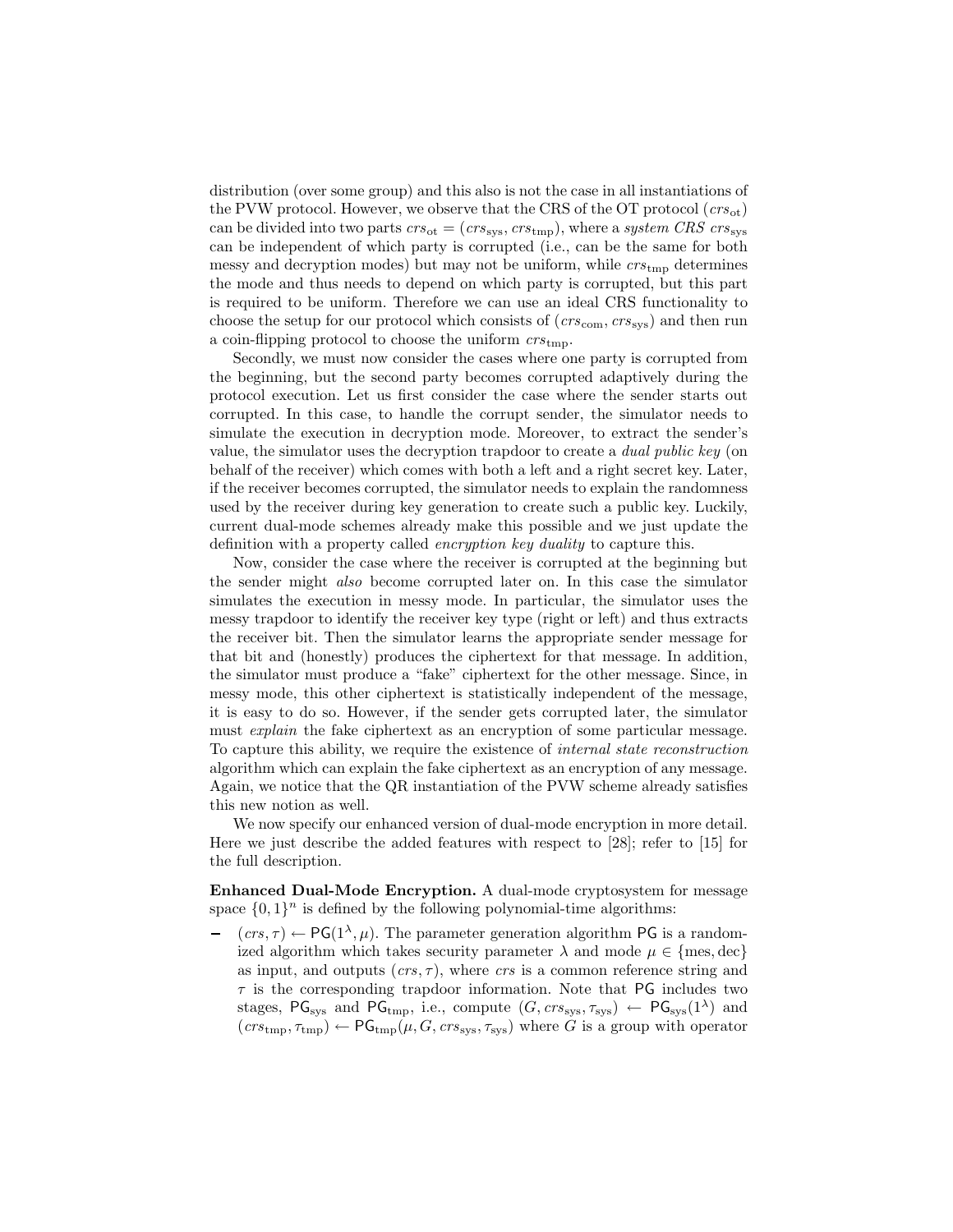"+", and set  $\mathit{crs} \leftarrow (\mathit{crs}_{sys}, \mathit{crs}_{tmp})$  and  $\tau \leftarrow (\tau_{sys}, \tau_{tmp})$ . Also note that the system CRS is independent of mode  $\mu$ .

- $(pk, sk) \leftarrow KG(crs, \sigma); (c, \zeta) \leftarrow Enc(crs, pk, b, m); m \leftarrow Dec(crs, pk, sk, c);$ and  $\rho \leftarrow$  MessyId(*crs*,  $\tau$ ,  $pk$ ) as in [28].
- $(-\infty, \omega) \leftarrow$  FakeEnc(crs,  $\tau$ , pk,  $\rho$ ). The fake encryption algorithm FakeEnc is a randomized algorithm. For the messy branch  $\rho$ , the ciphertext c is faked by using the trapdoor  $\tau$ , and some internal information  $\omega$  is saved for reconstructing the random coins used for encryption.
- $\zeta \leftarrow$  Recons(crs,  $\tau$ ,  $pk$ ,  $\rho$ ,  $c$ ,  $\omega$ ,  $m$ ). The internal state reconstruction algorithm Recons is a deterministic algorithm. When the plaintext  $m$  is supplied for the faked ciphertext c in messy branch  $\rho$ , the algorithm recovers the used random coins  $\zeta$  based on previously generated internal information  $\omega$ .
- $(pk, sk_0, sk_1) \leftarrow$  DualKG $(crs, \tau)$ . The dual key generation algorithm DualKG is a randomized algorithm, which based on the trapdoor  $\tau$ , outputs an encryption key pk, and two decryption keys  $sk_0, sk_1$  corresponding to key type 0 and 1, respectively.

Definition 6 (Enhanced Dual-Mode Encryption). An enhanced dual-mode cryptosystem is a tuple of algorithms as described above satisfying the following properties:

- COMPLETENESS as in [28].
- ENHANCED MODE INDISTINGUISHABILITY: The CRSes generated by PG in messy mode and in decryption mode are indistinguishable in the sense that  $(i)$  the both system CRSes are identically distributed, and  $(ii)$  the two temporal CRSes are computationally indistinguishable from random elements in group G.
- Messy branch identification and ciphertext equivocation: For every  $(crs, \tau) \leftarrow PG(1^{\lambda}, mes)$  and every pk, MessyId $(crs, \tau, pk)$  outputs a branch value  $\rho$  such that for every  $m \in \{0,1\}^n$ ,  $\mathsf{Enc}(\mathit{crs}, \mathit{pk}, \rho, \cdot)$  is simulatable.
- ENCRYPTION KEY DUALITY: For every  $(crs, \tau) \leftarrow PG(1^{\lambda}, dec)$ , there exists  $(pk, sk_0, sk_1) \leftarrow$  DualKG(crs,  $\tau$ ) such that for every  $\sigma \in \{0, 1\}$ ,  $(pk, sk_{\sigma})$  is statistically indistinguishable from the honestly generated key pair.

Construction. Based on the above transformations, a generic construction for a semi-adaptively secure OT protocol is given in Figure 4. It consists of two phases, the coin tossing phase and the transferring phase (which is separated by a dot line in the figure). The CRS consists of two pieces: the first piece is a system CRS denoted as  $cr s_{\rm sys}$ , while the second piece is for an adaptively secure UC commitment protocol which will be used for constructing a coin tossing protocol. The UC commitment includes two stages, the commit (to a randomly selected value  $r$  by the receiver) and the open stages, which could be interactive, and is used to compute a temporal CRS  $crs_{\rm tmp}.\ crs_{\rm tmp}$  together with the system CRS  $cr s_{\rm sys}$  are used as the CRS for the transferring phase and we denote it as  $cr s_{\rm ot}$ . With  $crs_{\text{ot}}$  in hand, we "plug in" the PVW protocol, but based on the enhanced dual-mode cryptosystem to achieve message transferring.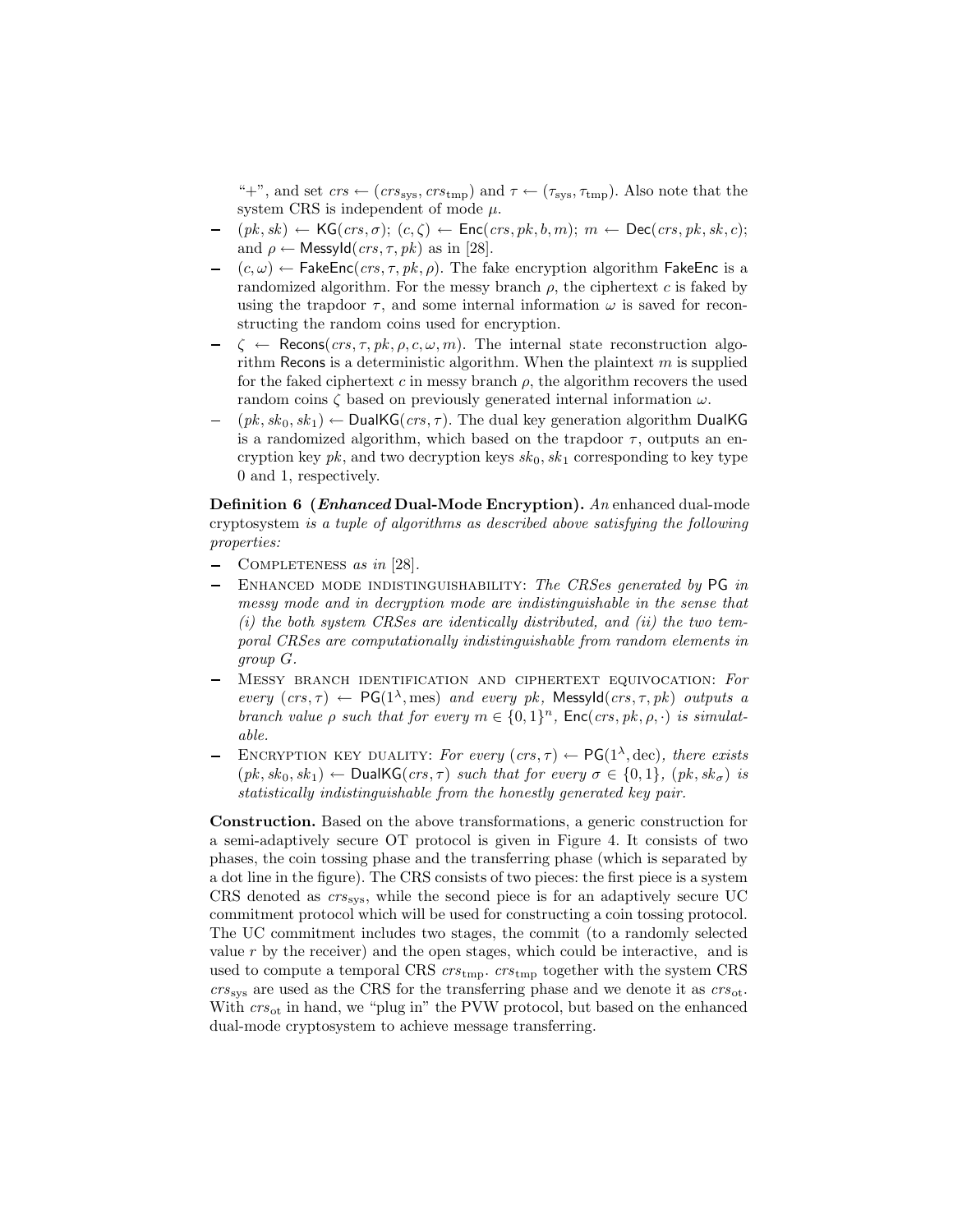Theorem 4. Given an adaptively UC-secure commitment scheme and an enhanced dual-mode cryptosystem as in Definition 6, the protocol in Figure 4 semiadaptively realizes  $\mathcal{F}_{\text{OT}}$  in the  $\mathcal{F}_{\text{CRS}}$ -hybrid model.

By "plugging in" efficient instantiations of the two building blocks above, we obtain efficient concrete protocols for semi-adaptively secure OT. For example, good candidates for adaptively secure UC commitments can be found in [12, 10], while a QR-based dual-mode encryption scheme is presented in [28]; in the full version we show that this scheme also satisfies Definition 6. As mentioned in Section 1, a semi-adaptively secure OT protocol can also be based on the DDH assumption. In this case, however, in order to make ciphertext equivocation possible, we also need an efficient  $\Sigma$ -protocol for the equality of discrete logs.



*x<sub>σ</sub>*<br>**Fig. 4.** Generic semi-adaptively secure OT protocol.

#### 3.3 Efficient and adaptively secure OT

We now apply our compiler from Section 2.4 to the protocol in Figure 4, to immediately obtain efficient adaptively secure OT protocols in the UC framework.

Corollary 5 Assume that the DDH, QR, and DCR assumptions hold. Then there exists an adaptively secure protocol that UC-realizes the bit- $OT$  functionality  $\mathcal{F}_{\text{OT}}$  in the  $\mathcal{F}_{\text{CRS}}$ -hybrid world, running in (expected) constant number of rounds and using (expected) constant number of public-key operations.

Justification for the assumptions is as follows: efficient adaptive UC commitments can be realized in the CRS model under the DCR assumption [12], noncommitting and somewhat non-committing encryption can be constructed under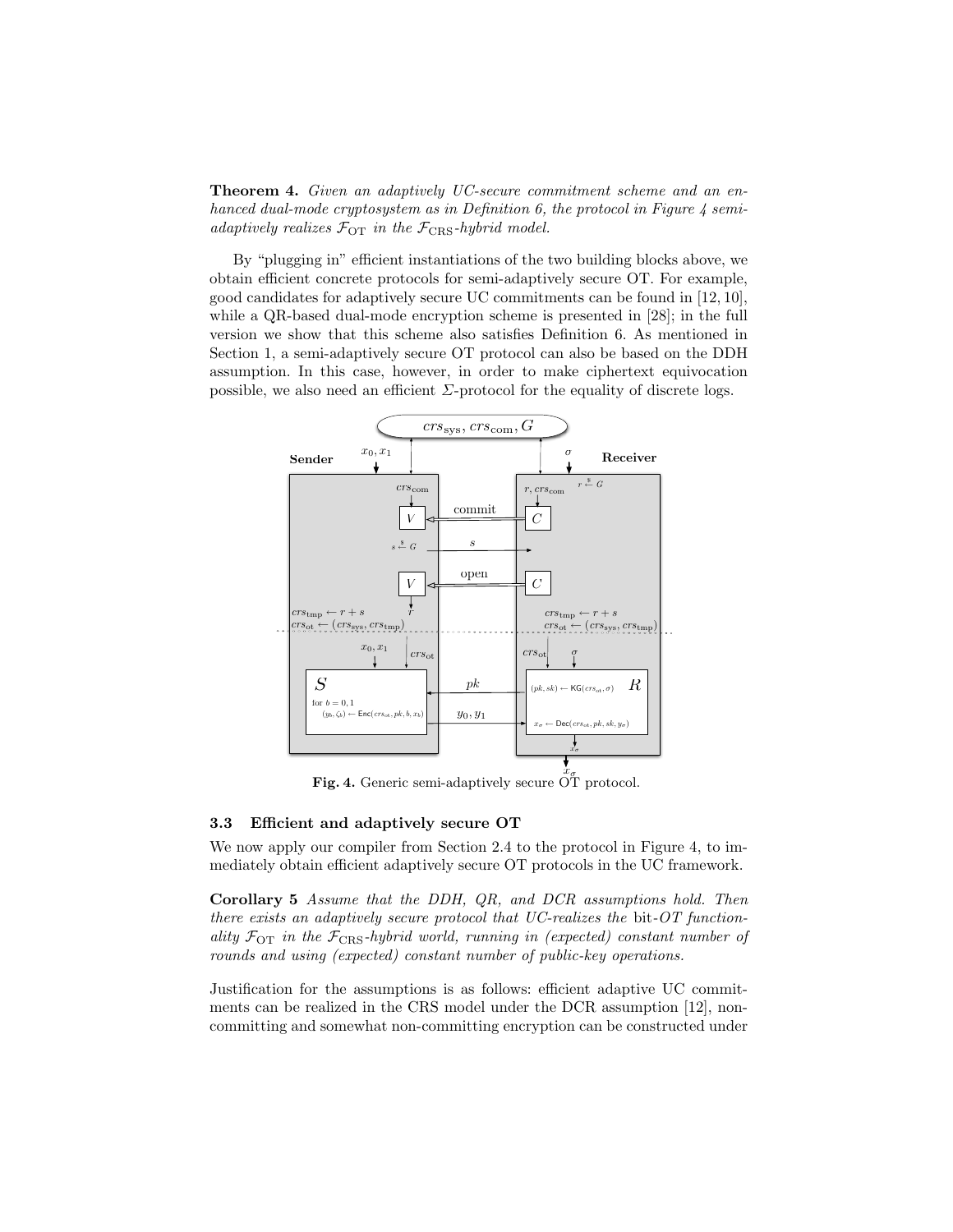DDH ([11] and Section 2, respectively), while enhanced dual-model encryption exists under the QR assumption ([28] and Section 3.2).

In the full version we also show how to instantiate our framework using the DDH version of the PVW protocol, resulting in an efficient bit-OT protocol with similar parameters to the one above based on DCR. Further, we also show how to use the DDH version of PVW to also efficiently implement string-OT. This involves the semi-adaptively secure realization of an enhanced, receivercommitted version of bit-OT, where the receiver is also committed to his bit under an equivocal commitment scheme (e.g., a Pedersen commitment), as well as a generalization of our compiler; lastly, we use several copies of the enhanced bit-OT functionality to construct string-OT for long strings. (See [15] for details.) This strategy yields the following theorem.

**Theorem 6.** Assume that the DDH and DCR assumptions hold. Then there exists an adaptively secure protocol that UC-realizes the string-OT functionality  $\mathcal{F}_{\text{OT}}$  in the  $\mathcal{F}_{\text{CRS}}$ -hybrid world, and can transfer an n-bit string in (strict) constant number of rounds and using (strict)  $O(n)$  public-key operations.

Acknowledgements. We thank Ran Canetti, Yevgeniy Dodis, Yuval Ishai, Stas Jarecki, and Aggelos Kiayias for useful discussions. We also thank the anonymous referees for their constructive comments.

## References

- 1. D. Beaver. Plug and play encryption. In B. S. Kaliski Jr., editor, CRYPTO, volume 1294 of LNCS, pages 75–89. Springer, 1997.
- 2. D. Beaver. Adaptively secure oblivious transfer. In K. Ohta and D. Pei, editors, ASIACRYPT, volume 1514 of LNCS, pages 300–314. Springer, 1998.
- 3. R. Canetti. Universally composable security: A new paradigm for cryptographic protocols. In FOCS, pages 136–145, 2001.
- 4. R. Canetti. Universally composable security: A new paradigm for cryptographic protocols. In Cryptology ePrint Archive, Report 2000/067, December 2005.
- 5. R. Canetti, I. Damgård, S. Dziembowski, Y. Ishai, and T. Malkin. Adaptive versus non-adaptive security of multi-party protocols. J. Cryptology, 17(3):153–207, 2004.
- 6. R. Canetti, U. Feige, O. Goldreich, and M. Naor. Adaptively secure multi-party computation. In STOC, pages 639–648, 1996.
- 7. R. Canetti and H. Krawczyk. Universally composable notions of key exchange and secure channels. In L. R. Knudsen, editor, EUROCRYPT, volume 2332 of LNCS, pages 337–351. Springer, 2002.
- 8. R. Canetti, Y. Lindell, R. Ostrovsky, and A. Sahai. Universally composable twoparty and multi-party secure computation. In STOC, pages 494–503. ACM, 2002.
- 9. S. G. Choi, D. Dachaman-Soled, T. Malkin, and H. Wee. Simple, black-box constructions of adaptively secure protocols. In O. Reingold, editor, TCC, volume 5444 of LNCS, pages 387–402. Springer, 2009.
- 10. I. Damgård and J. Groth. Non-interactive and reusable non-malleable commitment schemes. In STOC, pages 426–437, 2003.
- 11. I. Damgård and J. B. Nielsen. Improved non-committing encryption schemes based on a general complexity assumption. In M. Bellare, editor, CRYPTO, volume 1880 of LNCS, pages 432–450. Springer, 2000.